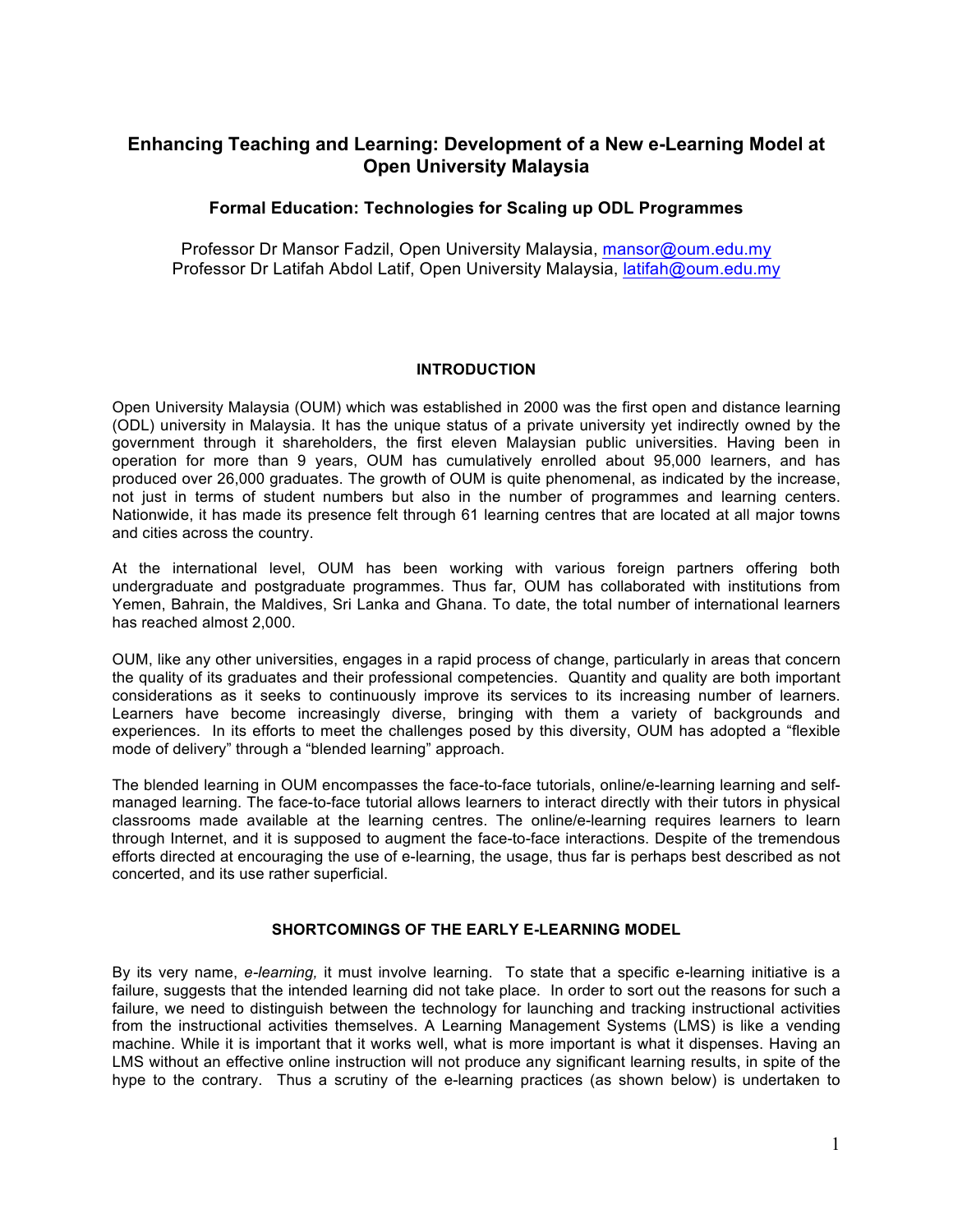identify what has worked and what has not and to take immediate steps to overcome the barriers in achieving the learning objectives.

#### **a) Learning Management System (previously known as myLMS)**

The learning management system (LMS) which was developed in-house by OUM's staff since the beginning of the university's operations in 2001 serves as the main e-learning platform. Although the LMS is fairly stable and secure, learners found it not too user-friendly, the navigation tool can be quite cumbersome and access can sometimes be quite slow. Another setback is that the LMS does not come with a feature that allows tutors' and learners' online activities to be monitored. Thus, it was difficult to identify inactive tutors and learners; hence, specific intervention on inactive tutors and learners was not possible.

## **b) Limited Content**

Under the early e-learning model, the main content uploaded onto myLMS were the PDF versions of print modules, which constitute the most important learning material under the blended pedagogy. Since this represents just a softcopy of the printed modules with no additional features included, there is no real incentive for learners to access them through myLMS. They resort instead to the print modules. There are also other learning materials that come in various formats such as learning objects, i-tutorials, power-point slides, etc, which are internally developed and made available to learners. Even though the quantity of contents is limited, usage of these materials is also low. The possible reason could be that these materials were not linked to the course content. Learners have to open another window to access those materials, rendering the learning process cumbersome.

# **c) Virtual Classroom Setup**

To promote familiarity, it was decided that the virtual classroom be an exact replica of the physical classroom. This means that the virtual classroom is facilitated by the same face-to-face tutor. It also means that learners in the virtual classroom are the same learners as in the physical classroom. The main drawback here is that not all face-to-face tutors are excellent online facilitators – some may not be very active in an online setting, and there are some who may not know how to communicate well in the online environment. The other drawback is that the number of learners in one virtual classroom is small since face-to-face tutorials usually have between one to twenty five learners only. The lack of diversity in such small classes will not add value to learners' learning, for diversity has been found to lead to a far more enriching learning experience.

#### **d) Evaluation for Online Participation**

To encourage learners to access myLMS, OUM introduced an incentive system by allocating five per cent marks for online participation. The marks are to be awarded based on quality and quantity of questions posted in the online forum. However, it turned out to be more complicated than what was anticipated; different tutors have different standards of assessing the quality of postings and due to the subjective manner in which the postings are assessed, tutors who do the evaluation lend themselves to being questioned and complained by learners. The result of a survey administered to learners in 2007 showed that the main reason why learners use the online forum in myLMS was the 5% marks. This explains why learners resort to posting simple short messages which are not totally relevant to the course, thinking that they have fulfilled the quantity of postings required to secure the 5 marks. In summary, the allocation of marks for online participation has not achieved its desired objectives of encouraging learners to use the forum for effective collaborative learning.

# **e) Reward Scheme for Facilitating Online Participation**

The online facilitator is rewarded with a maximum of MYR200 (USD60) per semester for online facilitation. This small reward is basically for the facilitators to cover their Internet cost when doing the facilitation from their own homes. A separate payment for tutoring covers both the face-to-face as well as online facilitation. Online facilitation is indeed very demanding in terms of time and effort and hence many tutors try to evade the task, by forgoing the extra MY200 and just concentrating on the face-to-face facilitation. This approach fails in its objective of motivating tutors to go online and to give their best commitment to this task.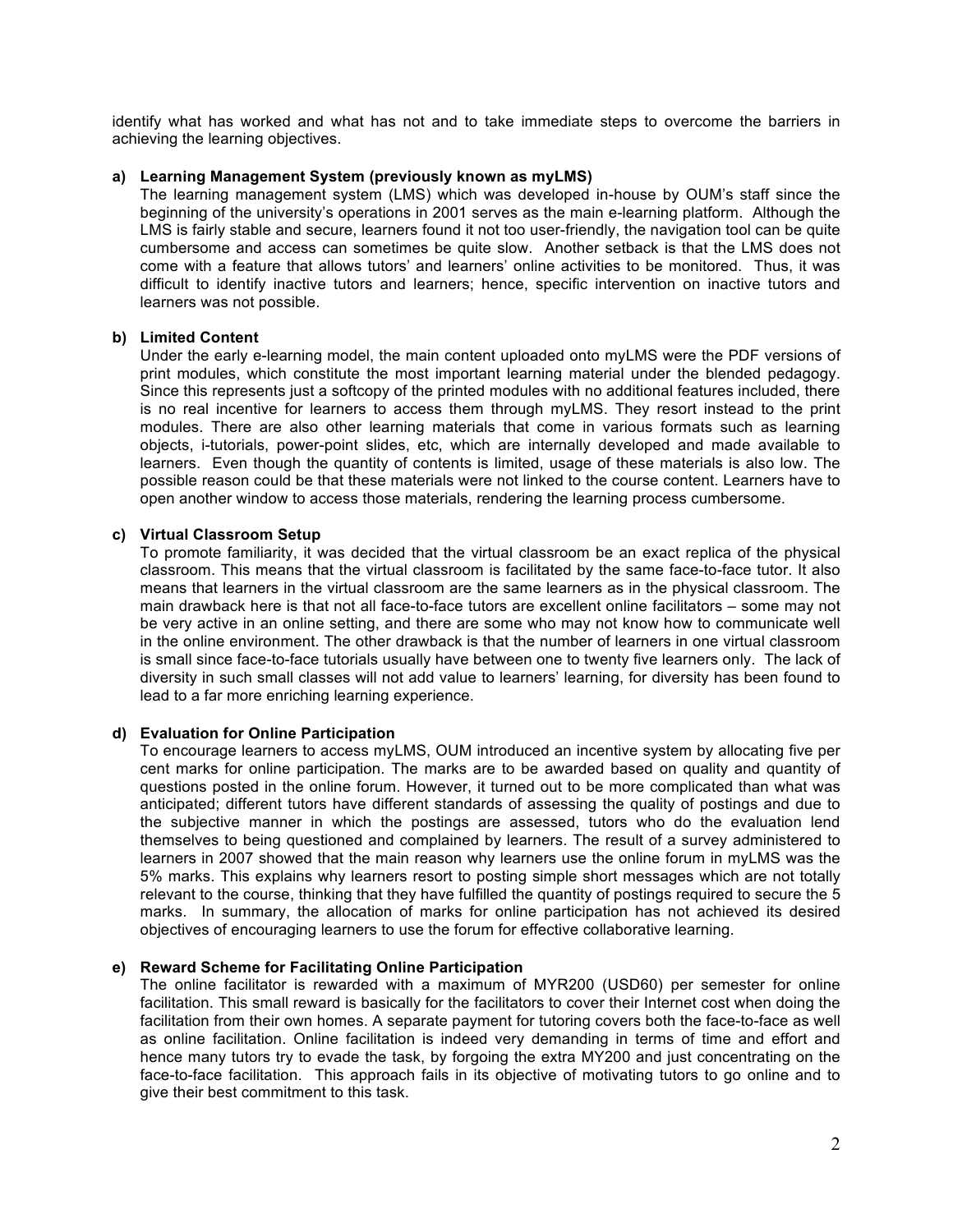# **f) Need for Training**

Online delivery is necessarily dependent upon enabling academic staff, tutors and also learners to operate effectively in the new environment. Teaching staff needs to be familiar with the LMS and to be able to use it just like the way they would use a word processing application to prepare tutorial handouts. In OUM, some selected tutors were given proper training in online facilitation, while others are expected to perform the online facilitation with only the generic ODL training. Hence, the quality of online facilitation varies from tutor to tutor and this poses a considerable impact on the overall quality of the teaching and learning at OUM. Training on the use of e-learning is also critical for learners. Learners need to be able to participate in online learning from the moment they enrol, to be inducted into more sophisticated use of the environment during their early part of study. They will have to continue developing online literacy within their chosen discipline area for the whole duration of that programme.

# **g) Group to Champion e-Learning**

Prior to the May 2010 semester, there had been no special unit designated to champion the cause of e-learning at OUM. Thus, there has not been a concerted effort towards developing an e-learning framework and perhaps even a five year e-learning roadmap for the institution. Thus the changes and improvements made in this very important component of the blended pedagogy has been described as sporadic, piecemeal and exploratory.

# **h) Over Reliance on Face-to-Face Tutorials**

Over the past nine years, OUM has been focusing on developing print modules. Hence, there has been an over reliance by both learners and tutors on the use of the printed modules and the face-toface tutorials. Developing modules for distance learning is very demanding; and reviewing the contents after each use based on learner and tutor feedback also consumes a lot of time, effort and money. This over emphasis on the print modules, at the expanse of e-learning, has made OUM lag behind to a certain extent in its e-learning endeavour.

#### **STRATEGIES FOR THE NEW E-LEARNING MODEL**

There are basically four reasons why OUM is focusing on the e-learning component of the blended learning. Firstly, it is due to the growth of technology, which renders e-learning as an ideal vehicle for education and learning. Secondly, e-learning offers both learners and tutors/facilitators access to anywhere, anytime information rich resources. Thirdly, e-learning provides an alternative learning strategy; it can reach those previously denied access, for example learners with physical disability, those from remote areas, and even prison inmates. Fourthly, e-learning can supplement the face-to-face classroom offerings, thereby freeing up valuable resources while expanding the offerings to larger number of learners. It is time for OUM to move ahead with its fuller implementation of e-learning in its teaching and learning and this approach is in agreement with Volery (2000:36), who concurs that if universities do not embrace e-learning technology that is readily available, they will be left behind in the pursuit for globalisation.

Among the most visible and valuable attributes of e-learning delivery are that they allow learners greater access to education, in comparison to more traditional and less flexible educational methods. E-Learning fosters interaction among learners and tutors, and interaction stimulates understanding and the recall of information. Besides it also accommodates different learning styles and fosters learning through a variety of activities that apply to different learning styles. With e-learning, it allows self-paced learning so that learners can learn at their own rate. While training them to take responsibility for their own learning, OUM hopes to prepare them as true lifelong learners.

In migrating to the new e-learning model, OUM is mindful of the criteria that should be considered and it is equivalent to what has been suggested by Huffaker (2003):

• User interface and multimedia that suit learner needs and can maximise the learning experience;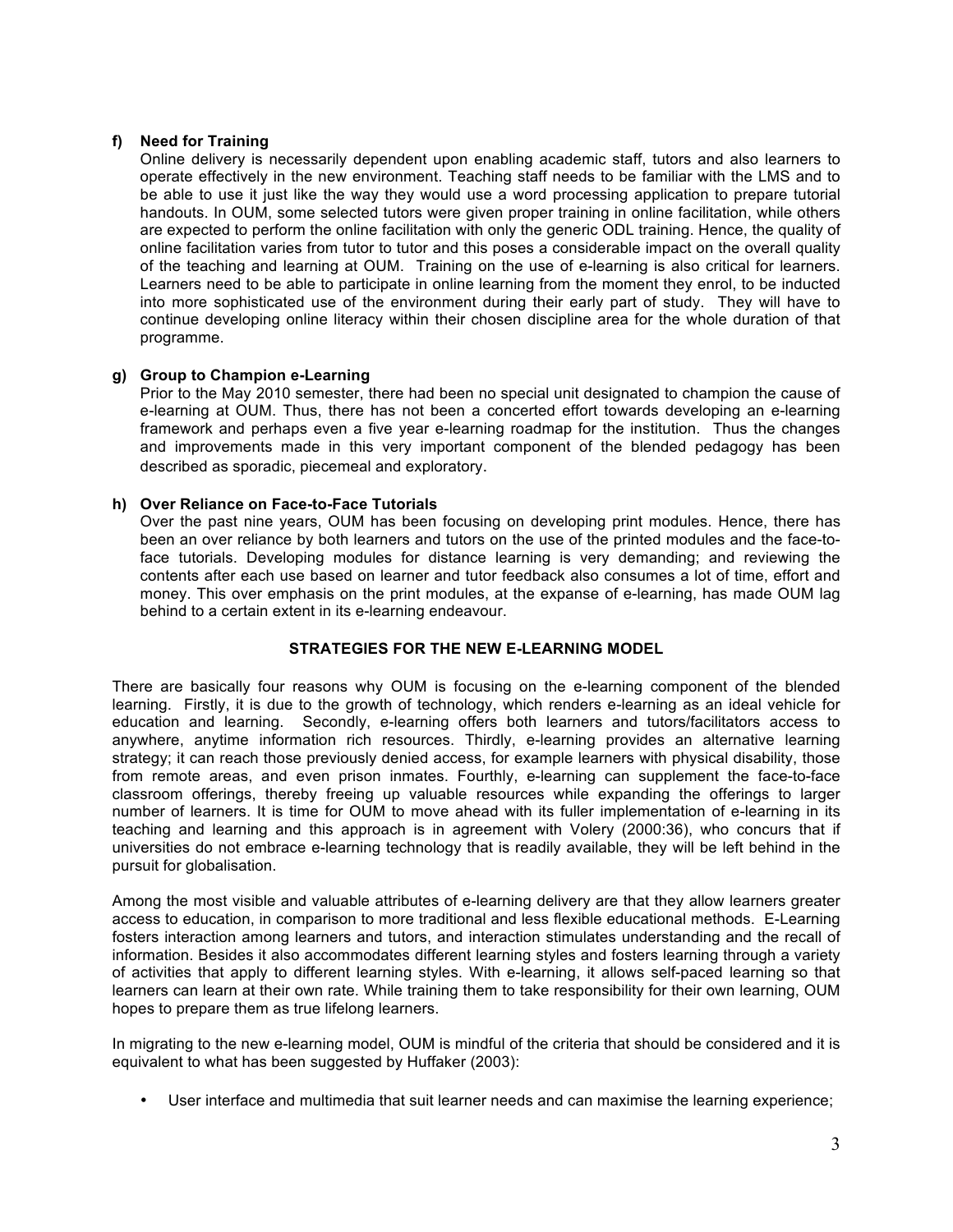- Personalised and effective content;
- System for continuous evaluation from and for the learner; and
- Innovative ways to manage and explore large and complex amounts of information.

These criteria are indeed very useful measures for any e-learning model. However, it is also important to recognise that there is no 'one-size-fits-all' approach (Lee, 2005) and that there are many differences – in terms of courses, objectives, learner demographics, environments, and many other factors that need to be given attention in developing the right e-learning model. Thus this section focuses on the changes that have been made to improve teaching and learning in OUM.

#### **a) Virtual Learning Environment (myVLE)**

The previous LMS used by OUM has been thoroughly revamped and upgraded. As a new entity, it was appropriately renamed as my Virtual Learning Environment (myVLE). myVLE has been designed to be learner-centred, easy to use with intuitive navigation tools – an effort to make myVLE more user-friendly and attractive to the learners. myVLE also comes with features that allow easy tracking of the online activity of tutors/facilitators and learners. Intervention via automated e-mails has also been incorporated within myVLE so that tutors/facilitators and also learners who are slow are duly reminded. Initial feedback on this feature has been very encouraging. The e-learning platform also provides automatic links to resources and services, such as the digital library, learner support, administration, within the learning materials provided to ease learners in their learning process.

# **b) Web-based Content**

One critical factor contributing to an e-learning success is content. First there must be sufficient content, and the contents should be in various formats to cater to a diverse learner population. It goes without saying that the contents should be interesting and engaging to learners to sustain their learning interest. The main learning materials must comprise more than just print and PDF versions of the modules. Since January 2010, OUM has embarked on a project to develop web-based content for its print modules. Thus far, almost 230 print modules have been transformed into HTML-based content, all of which have been successfully developed and uploaded into myVLE. The web-based content is much more engaging and interactive as compared to the static PDF-print modules. This change is anticipated to bring about a huge difference to the use of e-learning and will inevitably create a far more enriching learning experience for learners.

#### **c) New Virtual Classroom Setup**

While the previous virtual classroom setup was more concerned with promoting familiarity, there was a lack of diversity and a dire need to ensure the quality of online facilitation. As such, under the new e-learning model, the virtual classroom has taken a new form. Each virtual classroom or forum is created based on a facilitator to learner ratio of 1:400. This creates a larger collaborative community where both totally online and blended learners from various learning centres are grouped together. The classroom is facilitated by a designated e-tutor appointed by the relevant faculty. Learners communicate in the virtual classroom for the purpose of collaborative learning.

#### **d) Eliminating Evaluation for Online Participation**

Since the exercise of evaluating learners' online participation proved to be very difficult, due to its subjectivity, and more importantly when it was found that the marks was the real incentive of going online, this evaluation was thrown out. Instead, with a new and better virtual classroom setup, learners are naturally encouraged to participate online, communicate with learners and e-Tutors for the purpose of acquiring, sharing and exchanging knowledge, without having to be enticed into it. Since the forum allows for much greater number of learners to one e-tutor, the ensuing discussions become richer, the learning becomes more meaningful and the learning experience a satisfying one.

#### **e) Greater Reward Scheme for Facilitating Online Participation**

To garner greater commitment from online facilitators, the reward scheme has also been revised. With the new e-learning model, facilitators are remunerated with a maximum of MYR 1000 (USD 300)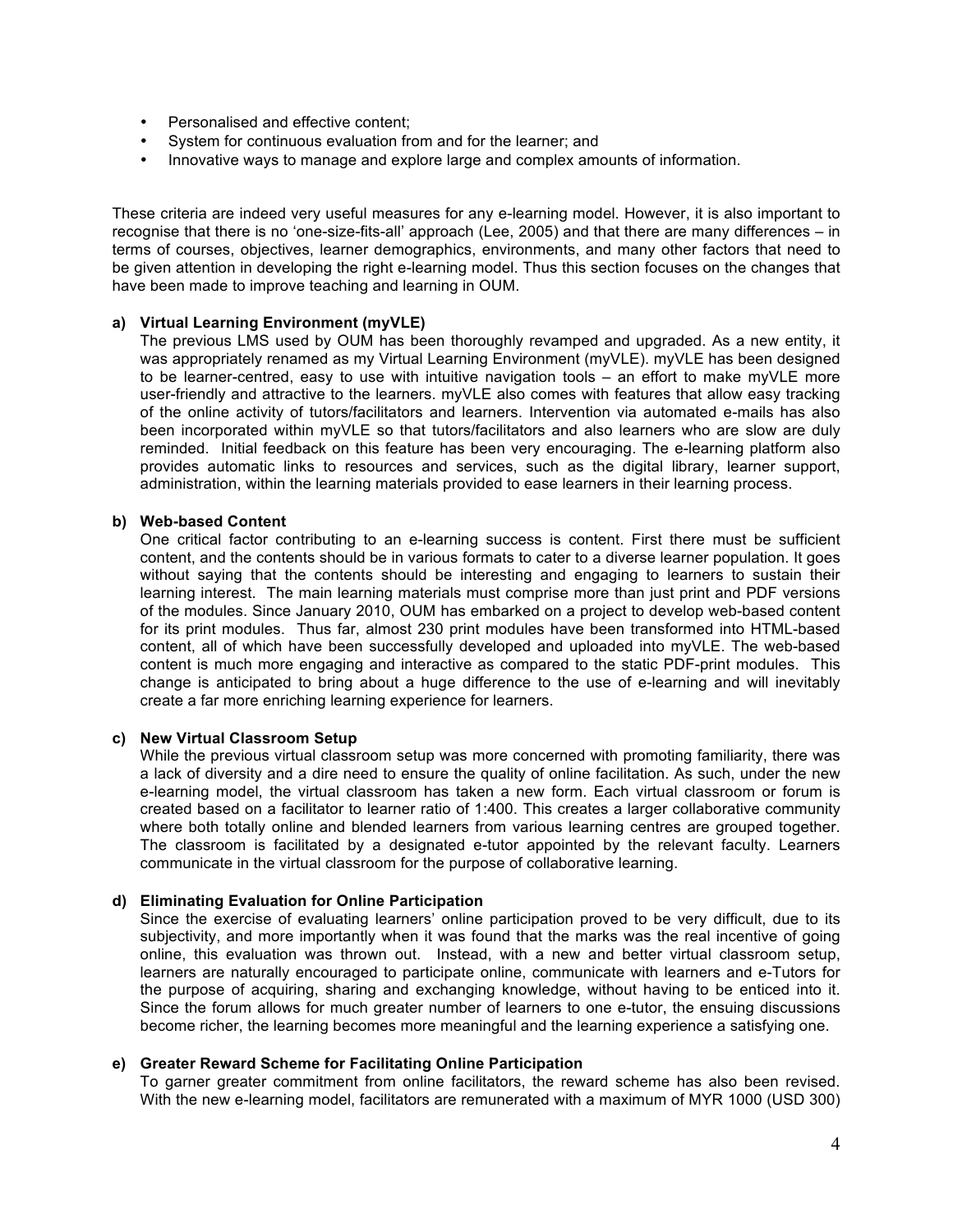for their work in one semester. We hope that with a better reward system, online facilitators will make full use of the new model and give their best commitment in each of their respective virtual classrooms.

## **f) Better Training Programmes**

From the large number of tutors (about 4000) involved in tutoring every semester, it is quite easy to identify the most active and competent among them in the virtual classrooms. Once identified these tutors are then invited to attend special e-tutor training programme to help polish their online facilitating skills. From our observation, the trainings have helped improve the quality of online facilitation throughout OUM.

#### **g) Establishing a Group to Champion e-Learning**

To ensure a concerted effort in the management and deployment of e-learning, a designated elearning unit under the Institute of Teaching, Learning and Assessment (ITLA) was set up. Perhaps the immediate task of this unit is to develop the e-learning framework for OUM, and to incorporate a five year, that is 2010 - 2015 e-learning roadmap. The said unit will also track and monitor all elearning activities, conduct e-learning related research, provide appropriate intervention for improvements, innovate and look for ways to further improve use of e-learning in teaching and learning. This unit, will bring OUM's e-learning to the fore and if done well, OUM's e-learning will be a catalyst in the capacity building of the country's human capital development.

#### **h) Emphasis on e-Learning: Fully-Online Courses**

In these last nine years, OUM has cumulatively enrolled over 95,000 learners, and they are diverse in nature, some are working in the government sectors, and some in the private; there are some who are above 55 years, the senior citizens. A small percentage of learners are physically disabled, and about 2000 learners are from the remote areas of the country. There are also a small percentage of the prison inmates. Since e-learning is an important tool for delivery, interaction and facilitation of both teaching and learning, and that it caters for diversity, OUM is set to maximize its use. In this regards, OUM has planned to offer one course fully-online in the September 2010 semester. In the subsequent semesters, more courses will be offered fully online, and by 2012, at least one programme will be offered fully online.

# **THE WAY FORWARD**

The development of the new e-learning model marks a significant change in the delivery of courses and programmes at OUM. This strategy of maximizing the e-learning component of the blended learning represents part of OUM's long term strategy of widening access and in fulfilling its mission of democratizing education. It is hoped that with the new model there will be an overall improvement of the delivery and quality of OUM's academic programmes. One of the features that need to be added on to the new model is to create and upload videotaped lectures. Streaming videotaped lectures via the Internet will be a useful complement, particularly for purely online courses. University of California Berkeley, the first institution to have its recorded lectures uploaded unto the World Wide Web via YouTube (accessible at http://www.youtube.com/user/UCBerkeley), has proven that this is indeed a viable platform for delivering higher education through e-learning.

Another new initiative to be introduced is to schedule online forum for synchronous and real-time discussions, other than the normal asynchronous discussion forums between learners and e-tutors. This will render the learning that takes place in the face-to-face and in the online environment, seamless. Learners can have a choice of either face-to-face or online tutorials. The seamless nature of the